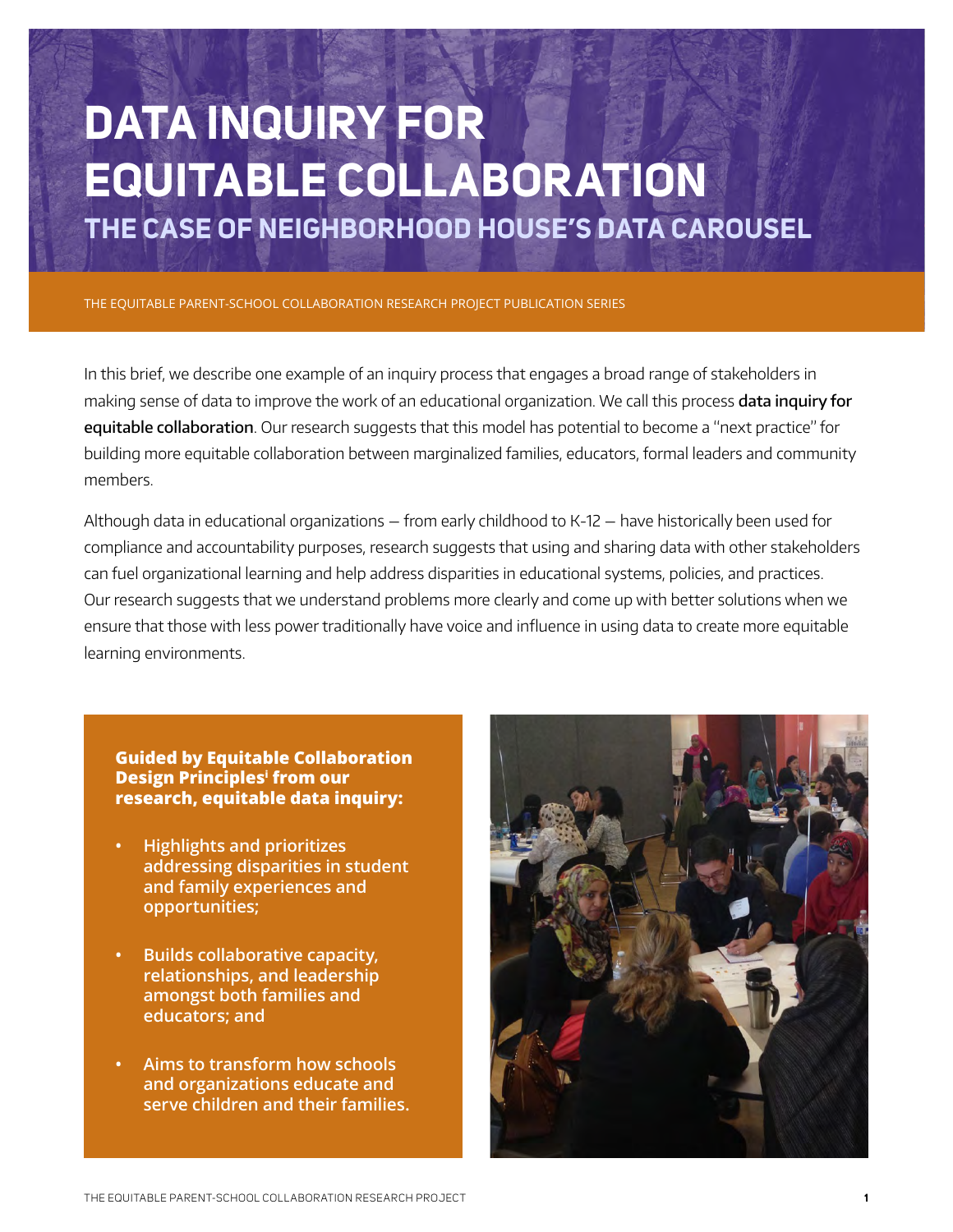EPSC

BRIEF



Figure by Research Designers, http://researchdesigners.com/ © Copyright 2015, University of Washington

 $\mathbf{v}$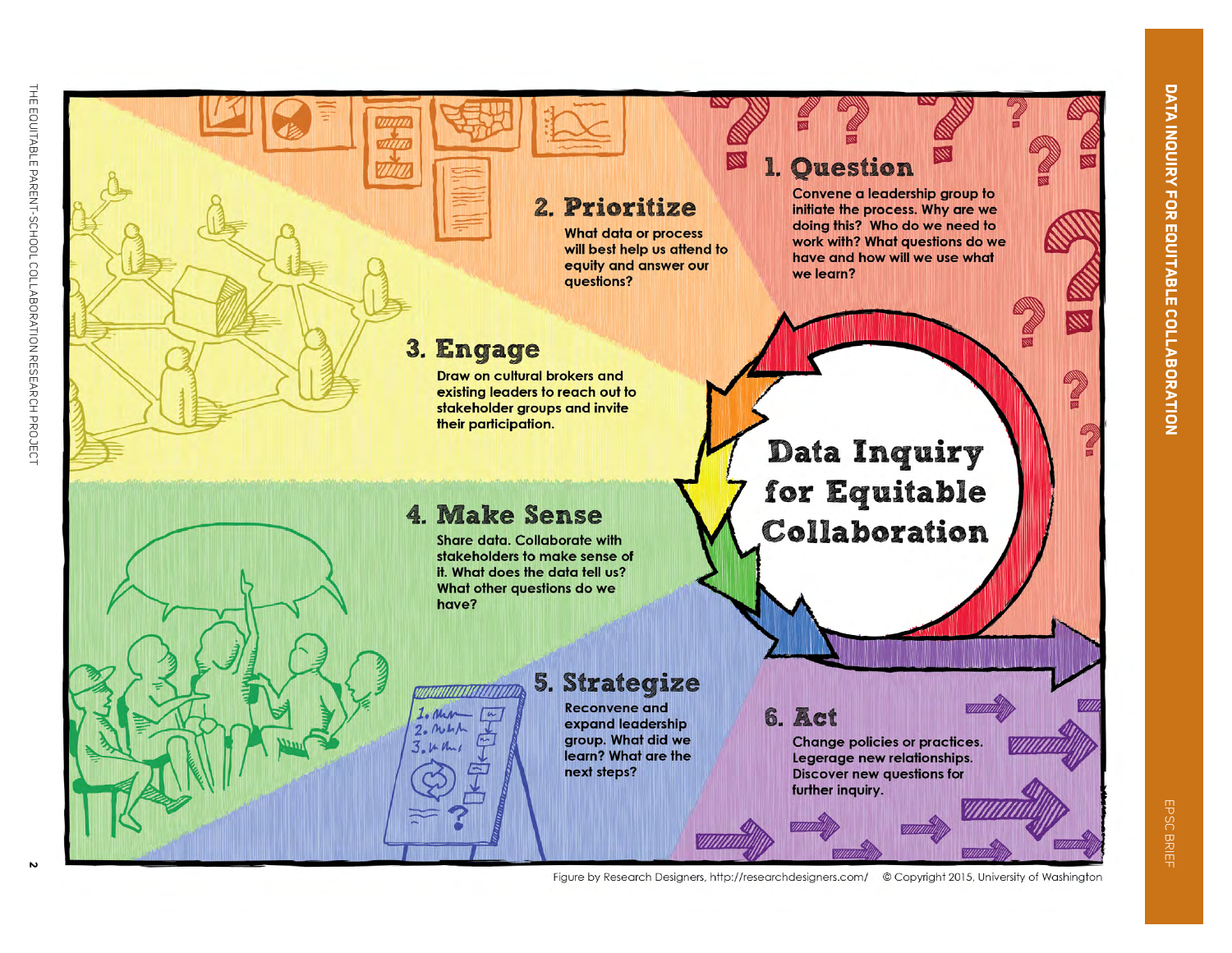## **Data Carousel: A Case Study**

We studied a data inquiry process within the early childhood education (ECE) programs at Neighborhood House (NH), a community-based organization that serves 23 culturally and linguistically diverse low-income communities. In 2014, the NH Head Start, Early Head Start, and Parent-Child Home Programs each held their third data carousel. Adapted from the model described in *Getting Excited About Data<sup>ii</sup>*, the events enabled staff to facilitate discussions about program data with small groups of families, staff, administrators and community members. They talked about the data, made sense of it together, and raised questions. One staff member explained that, over multiple years, the data carousel practice has been important in helping them grow and improve: "[Through] that cycle of reflection, we've created a shift in our program, a transparency, and a vulnerability that you need to be more effective." This brief primarily describes the 2014 data carousel with select changes made in 2015.

For each phase in the data inquiry for equitable collaboration (see graphic), we explain how Neighborhood House used the data carousel in the process. We identify "Next Practices" that represent the next level of work in moving towards data inquiry for equitable collaboration, many of which are recommendations from Neighborhood House staff.

## **1. QUESTION**

Convene a leadership group to initiate the process. Why are we doing this? Who do we need to work with? What questions do we have and how will we use what we learn?

#### **At Neighborhood House:**

In 2014, Neighborhood House leadership staff wanted to use the data carousel to create a more reflective learning culture where staff could think critically about their work, ask questions, and engage in conversations with other staff that push beyond compliance. Each program planned its own event based on questions related to their own priorities. In 2015, leadership sought to foster staff collaboration by creating one event and using the theme "Tinker, Play, Collaborate, and Reflect" as a guiding vision. They hired a consultant who guided the planning process and provided facilitation training.

#### **Ne xt Practice s for Equitable Collaboration**

At the question phase, the data inquiry leadership group works to discover stakeholder (i.e., parent/families, community members, educators) concerns to fuel the inquiry. Consider: Who is currently empowered to voice their concerns? What opportunities do parents/families, community members, educators or students have to identify issues or concerns? What do we want to know and work on that we can commit to follow-through on?

## **2. PRIORITIZE**

What data or process will best help us attend to equity and answer our questions?

#### **At Neighborhood House:**

In 2014, each program held several planning meetings preceding the data carousel. During these meetings, management teams presented data from service areas such as health, education or family services to discuss as a group. Each program chose their own goals and data to share, such as parent meeting attendance or the number of dental exams completed. In 2015, a "design team" of staff across programs received training in group facilitation and prepared for the event in Data, Outreach and Logistics teams over 6 weeks. They chose to examine how the organization's unprecedented growth in the past year impacted health, family partnerships, and cultural responsiveness. Rather than creating a health data station with many different tables and charts, the design team selected a single set of data across programs to shed light on how program expansion may have affected the health outcomes of children and families. The team rehearsed discussions about the data and selected data and displays to produce richer conversations about the core question.

#### **Ne xt Practice s for Equitable Collaboration**

NH staff emphasized prioritizing time and focus dedicated to getting the data right, with an eye towards "less is more" and moving beyond counts towards data about impacts. They recommended identifying and collecting data as early as possible – both quantitative and qualitative. If families and community members are not already part of the planning team, they can help look at the data and share in the decision making about what to display and why. The team can tap "data brokers" – teachers, parents, community partners, or other staff with data literacy skills – to improve data displays. Consider: What data do we need to investigate the issues raised? Do we have it or do we need to collect it? Who is involved at this point and what role do they have in selecting data?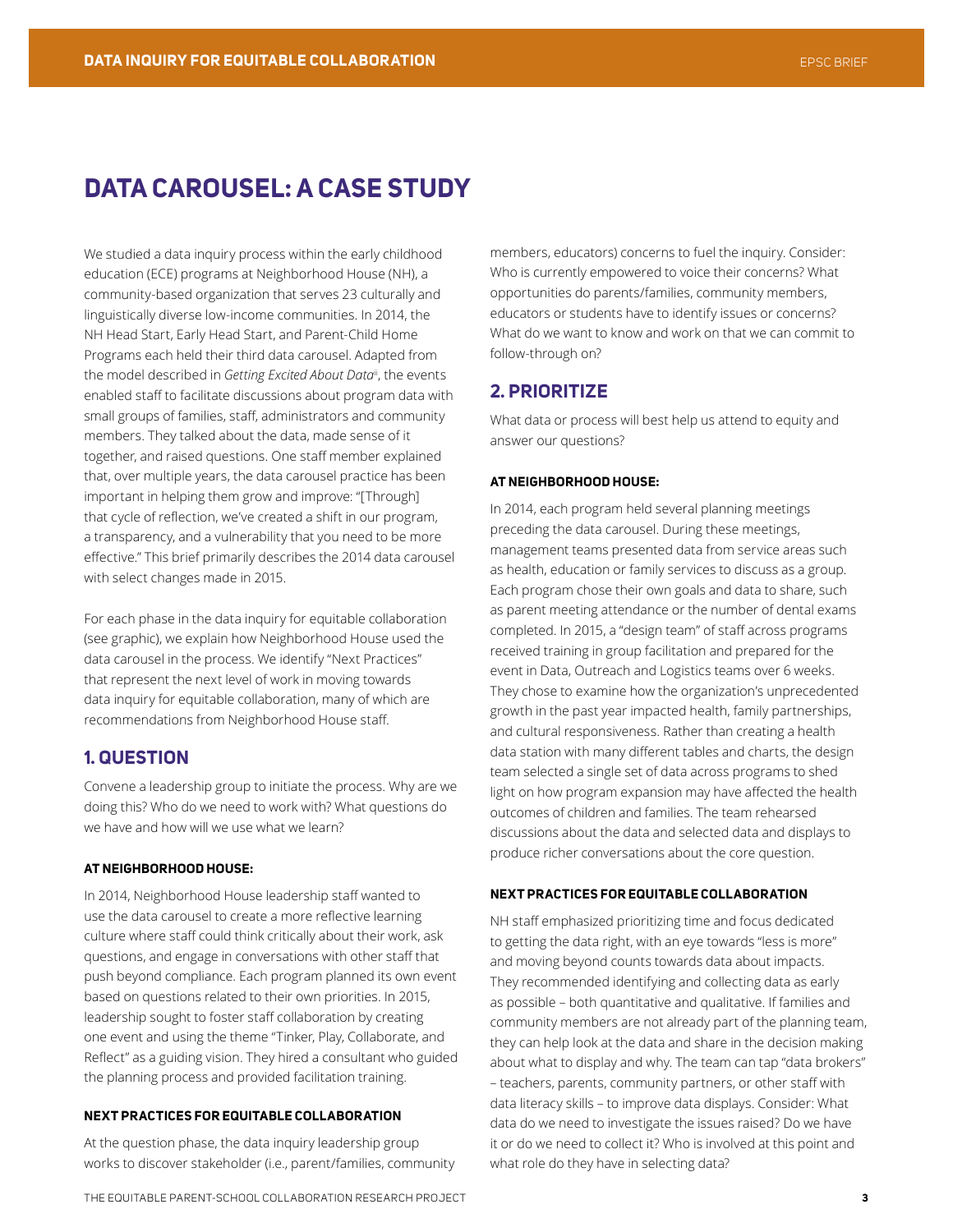

## **3. ENGAGE**

Draw on cultural brokers<sup>ii</sup> and existing partners and leaders to invite stakeholder groups to participate. Cultural brokers are individuals (including but not limited to staff) who work as bridges between schools and families, particularly from non-dominant or immigrant communities, to create stronger connections and improve student success.

#### **At Neighborhood House:**

In 2014, each program invited families and community partners who were directly involved in their own program, using face to face invitations, fliers, and email invitations. In 2015, the outreach team coordinated across all three programs to invite staff, families and community partners face-to-face, drawing on their Family Advocates and other staff to invite participation and create a warm and welcoming environment. About 40 parents (5% of NH families) attended out of over 150 participants at the 2015 event.

#### **Ne xt Practice s for Equitable Collaboration**

At the Engage stage, the leadership team invites everyone they want to be a part of the collaborative data inquiry process. Parents/families and community members who have attended the event in prior years might reach out to others they know to encourage their participation and explain why it was a valuable use of their time. Plan the event at a time that works for parents/families and community members and provide childcare, transportation, interpretation, food, and other logistics.

## **4. MAKE SENSE**

Share data. Collaborate with stakeholders to make sense of it. What does the data tell us? What other questions do we have?

#### **At Neighborhood House:**

In 2014, the programs displayed a large amount of mostly quantitative data, like attendance at parent events, enrollment numbers and assessment data. Qualitative data included interview transcripts and stories from home visitors. Participants moved around the room looking at different data displays at 4-5 stations and responding to open-ended prompts such as, "What is the data telling us? What does it not tell us? What else do we need to know?" Facilitators sometimes added specific questions, such as how to prioritize enrollment or support stronger school readiness. In 2015, the leadership team restructured the event so that participants seated in table groups stayed together through the entire two-hour event and discussed less data to allow participants to develop relationships and deeper conversations. Trained facilitators used a protocol to keep the conversation focused on the data (all quantitative data in charts) and questions.

#### **Ne xt Practice s for Equitable Collaboration**

We learned that conversations were more focused and productive in providing new insights when participants talked about the data itself – rather than related issues that were not tied to the data – and left sufficient time and space for participants to make sense of the data together. Well-labeled and constructed data displays with brief explanations can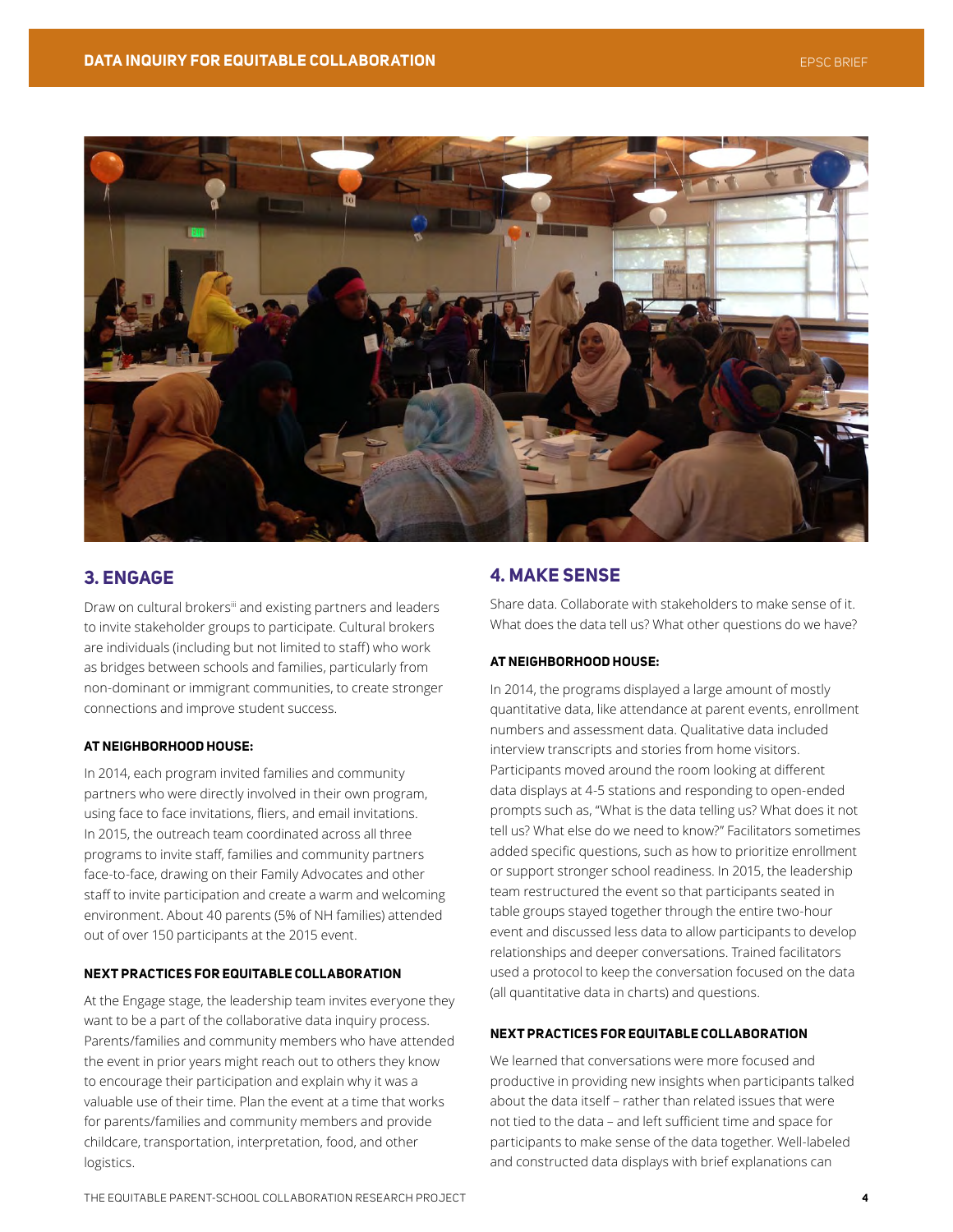focus conversations on substantive issues, rather than lengthy explanations. Facilitators also play a key role in helping balance power dynamics between families, staff, and community partners at the tables and ensure that family experiences and voices are heard. Linguistically or culturally-specific groups may provide safer spaces for multiple stakeholders to develop relationships and raise frank questions.

## **5. STRATEGIZE**

Reconvene and expand leadership group. What did we learn? What are the next steps?

#### **At Neighborhood House:**

In 2014, Neighborhood House ECE leadership staff held a post-event reflection meeting with all the management and home-visiting staff to learn about similarities and differences between the data carousels, reflect on the events, and make recommendations for next time. These recommendations included the need for a clearer vision of the goals and purpose of data carousel, adequate planning time and greater engagement of parents, families, and community members. In 2015, the planning team met with ECE leadership and consultant to debrief the 2015 event, revisit their original goals, and make recommendations for the future. These recommendations included reintroducing qualitative data, collecting, selecting, and displaying data earlier in the process, keeping the roundtable discussion format, and inviting parents into planning and facilitation.

#### **Ne xt Practice s for Equitable Collaboration**

The data inquiry leadership group reconvenes to reflect on the data sharing, consider the feedback and determine next steps for improving the work of the organization (not just the data carousel itself). Reflect back on the original goals and questions to determine whether they have been addressed, and if not, what can be done about it. Facilitate a transparent process for synthesizing what emerged from the data inquiry conversations and plan for how this will be shared with the broader organization. This can also be an opportunity to expand the data inquiry leadership group and include parents/families in deciding how to move forward with what was learned.

## **6. ACT**

Change policies or practices. Leverage new relationships. Discover new questions for further inquiry.

#### **At Neighborhood House:**

In 2014, NH committed to using data to build relationships

between parents, community and staff, and they restructured the 2015 event to build staff capacity and invite deeper participation. Individual learning and improvements to practice emerged organically from the process in both years, as staff reflected on what they heard from other staff, families and community partners. Leadership staff shared their learning with the Policy Council and the Board, several staff are using the work as a project in their studies, and the feedback from the data conversations will go into "the blender" to shape next year's plans and future work.

#### **Ne xt Practice s for Equitable Collaboration**

The final stage presents the opportunity to change policies or practices to improve the work of the organization. Leadership staff can play a key role in designing an inclusive process for determining what broader, systemic changes to make based on learning from data inquiry. Consider: What did we learn from the feedback at the data carousel? What changes might improve services, support, opportunities or outcomes? How will those changes affect different stakeholders? What data should we be collecting to monitor improvements and who will collect it? At this time next year, what is our goal with regard to the issues of concern and what actions can we take now to ensure those goals are met?

## **Conclusion**

The case of data carousel highlights possibilities for using data inquiry as a collaborative process to 1) build stronger, more productive relationships between families and staff; and 2) fuel reflective practice and organizational learning towards greater equity. This innovative approach to data inquiry draws on community expertise, creativity and concerns. Families most directly affected by organizational policies and practices can provide important insights in conversations about data related to an organizational issue or problem of practice. Although organizations will continue to use data to demonstrate compliance with regulations and grant stipulations, the Neighborhood House data carousels illuminate a collaborative data practice that allows for a wider range of engagement, goals, and outcomes. Organizations who seek equitable and collaborative ways to collect and use data do so not to survive, but to thrive and grow. Data carousel is a process and not a one-time event. As one NH staff advised, "Be open to the uncertainty [of] bringing such a diverse group of people together and really try to make meaning and holding that space for that to happen." In that space, new insights, relationships, and "next practices" can emerge.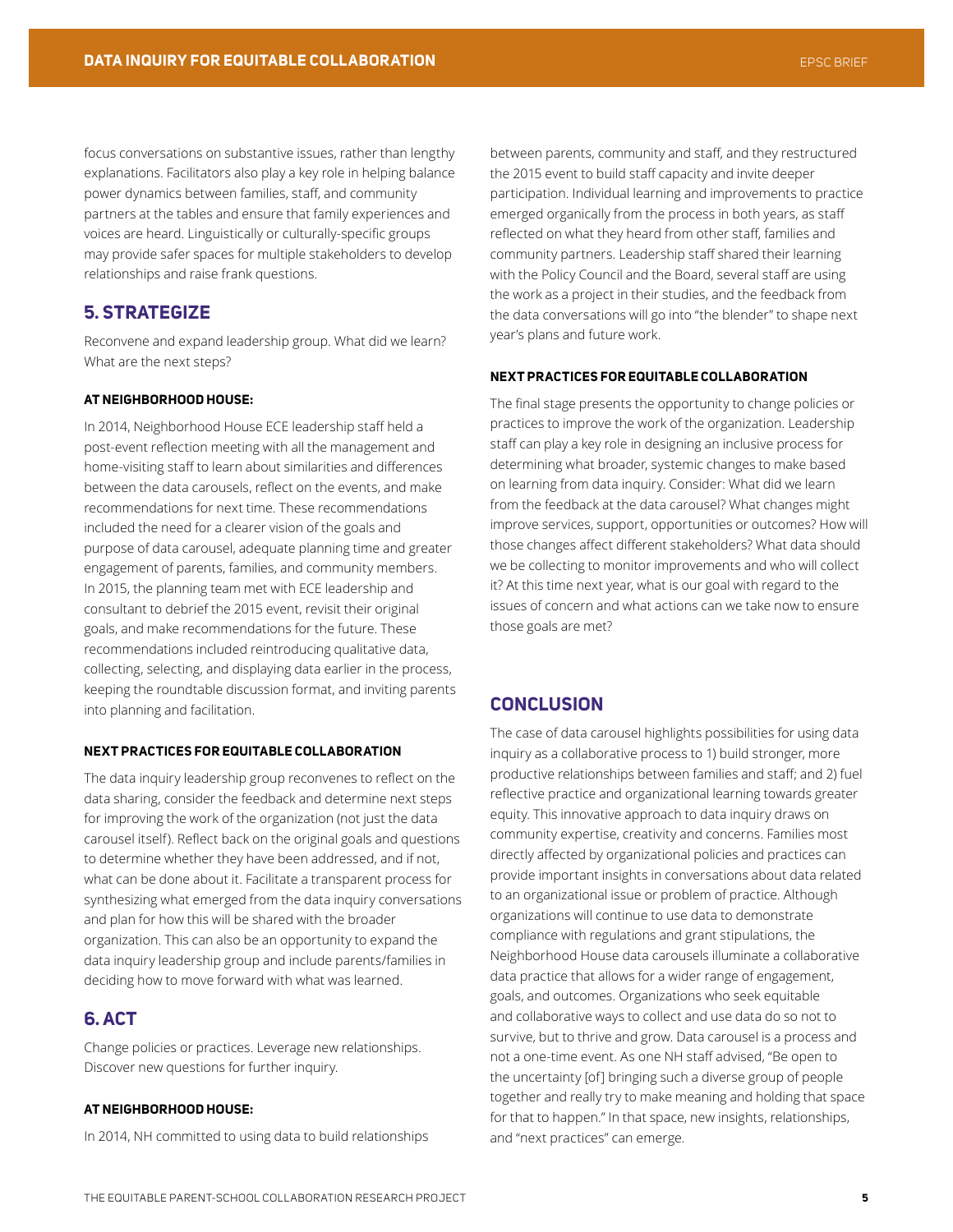## **DATA CAROUSEL Q&A**

#### **Q: Why engage staff , families, and community partners in data inquiry?**

When undertaken as a process, rather than a one-time event, equitable data inquiry can:

- Build closer relationships and mutual learning between families and staff;
- Improve staff collaboration and goal/vision alignment;
- Increase capacity and leadership across the organization; and
- Improve programs and identify solutions informed by those closest to the action.

#### **Q: What kinds of data should we include ?**

- The overarching question(s) you identify in the first phase shape these decisions. Start early, as the question may require new data to be collected.
- Select or collect data that can lead to rich conversations about improvement, not just summarize services provided.
- Consider including both quantitative and qualitative data. Quantitative data can identify what happened, and qualitative data can shed light on why.
- Recognize the sharing of personal experiences as knowledge and expertise in making sense of data and identifying potential solutions. When gathered systematically, this is qualitative data!

#### **Q: WHAT SUPPORTS AND PROFESSIONAL DEVELOPMENT CAN make this proce ss succe ssful?**

- Integrate this process with broader organizational efforts to build authentic relationships across roles and a reflective learning culture.
- Data literacy training can build staff capacity and confidence in working with data.
- Facilitation training can contribute to better group processes, including division of roles and responsibilities and equal voice and participation of all group members.
- Sufficient planning time is critical (the NH team met weekly for 4 hours over 6 weeks).
- External partners can help organizations to reflect on their process.

## **RESOURCES**

- i Equitable Parent-School Collaboration Project (2015). User's Guide for Road Map Family Engagement Survey: Data Inquiry for Equitable Collaboration.
- ii Holcomb, E. L. (2004). Getting excited about data : combining people, passion, and proof to maximize student achievement (2nd ed.). Thousand Oaks, Calif: Corwin Press.
- iii Equitable Parent-School Collaboration Project (2015). "It's Really About Empowering the Families." Cultural Brokering in Family Engagement Initiatives.

## **For More Information**

#### **OTHER PUBLICATIONS IN THE EPSC SERIES**

- → Building Relationships, Bridging Cultures: Cultural Brokering In Family Engagement
- → Developing Common Parent Engagement Indicators (White Paper)
- → Charting a Course to Equitable Collaboration: Learning from Parent Engagement Initiatives in the Road Map Project (Case Studies)

#### **FIND THESE AND OTHER RESOURCES AT:**

→ <https://education.uw.edu/epsc/publications>

## **Brief by Dawn Williams and John Benner**

**Equitable Parent-School Collaboration Project**

PIs: Dr. Ann M. Ishimaru & Dr. Joe Lott College of Education University of Washington <https://education.uw.edu/epsc>

**Acknowledgements:** Thanks to Ericka Newman, David Johnson & staff of Neighborhood House, the Bill & Melinda Gates Foundation, and Paul Kuttner at Research Designers, <http://researchdesigners.com>

© Copyright 2015 University of Washington College of Education